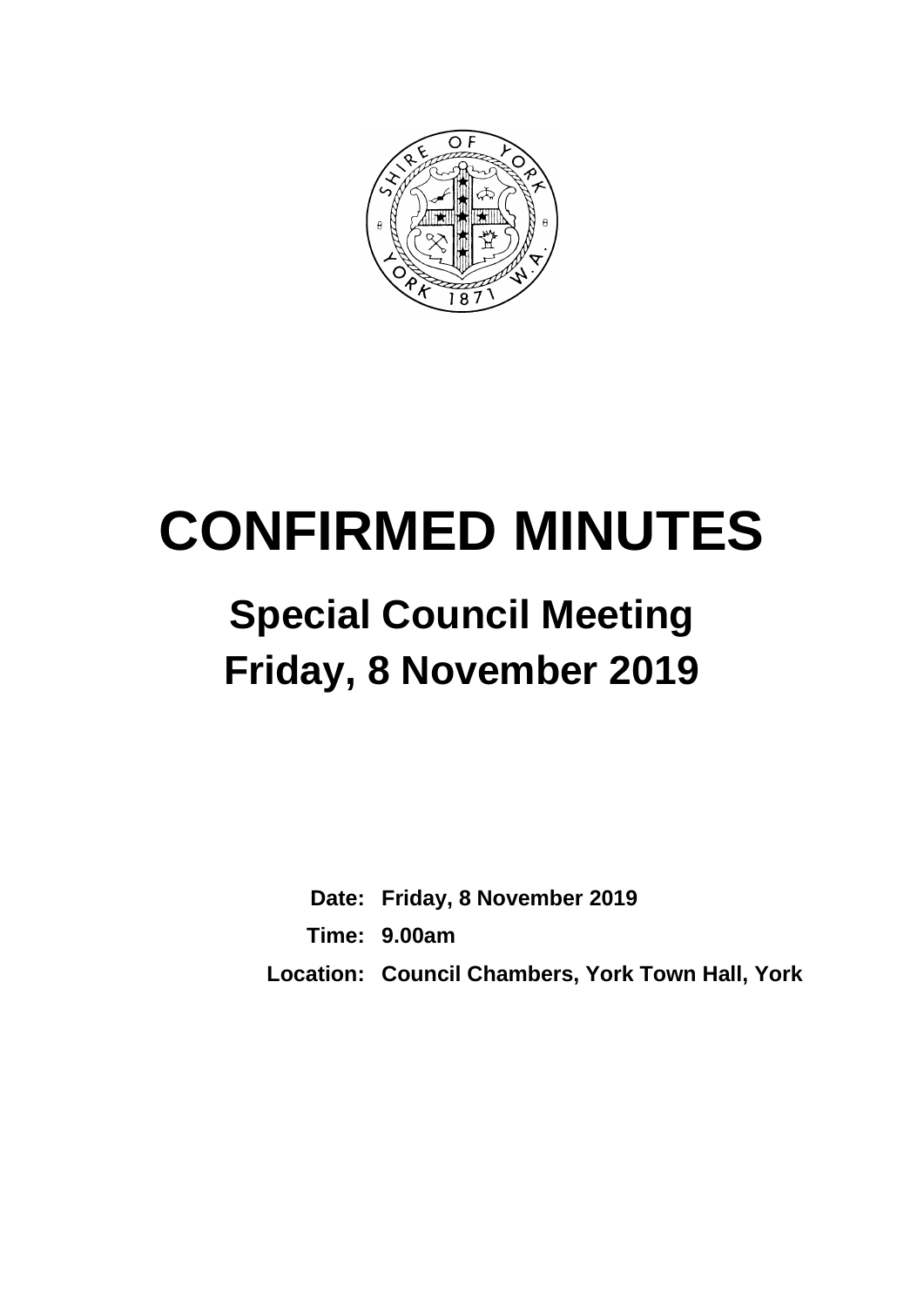# **Order Of Business**

| $\mathbf 1$             |     |  |  |
|-------------------------|-----|--|--|
|                         | 1.1 |  |  |
|                         | 1.2 |  |  |
|                         | 1.3 |  |  |
|                         | 1.4 |  |  |
|                         | 1.5 |  |  |
|                         | 1.6 |  |  |
|                         | 1.7 |  |  |
| $\mathbf{2}$            |     |  |  |
|                         | 2.1 |  |  |
|                         | 2.2 |  |  |
|                         | 2.3 |  |  |
|                         | 2.4 |  |  |
|                         | 2.5 |  |  |
| 3                       |     |  |  |
|                         | 3.1 |  |  |
|                         | 3.2 |  |  |
| $\overline{\mathbf{4}}$ |     |  |  |
| 5                       |     |  |  |
|                         | 5.1 |  |  |
|                         | 5.2 |  |  |
|                         | 5.3 |  |  |
|                         | 5.4 |  |  |
| 6                       |     |  |  |
| 7                       |     |  |  |
|                         | 7.1 |  |  |
|                         |     |  |  |
|                         | 7.2 |  |  |
| 8                       |     |  |  |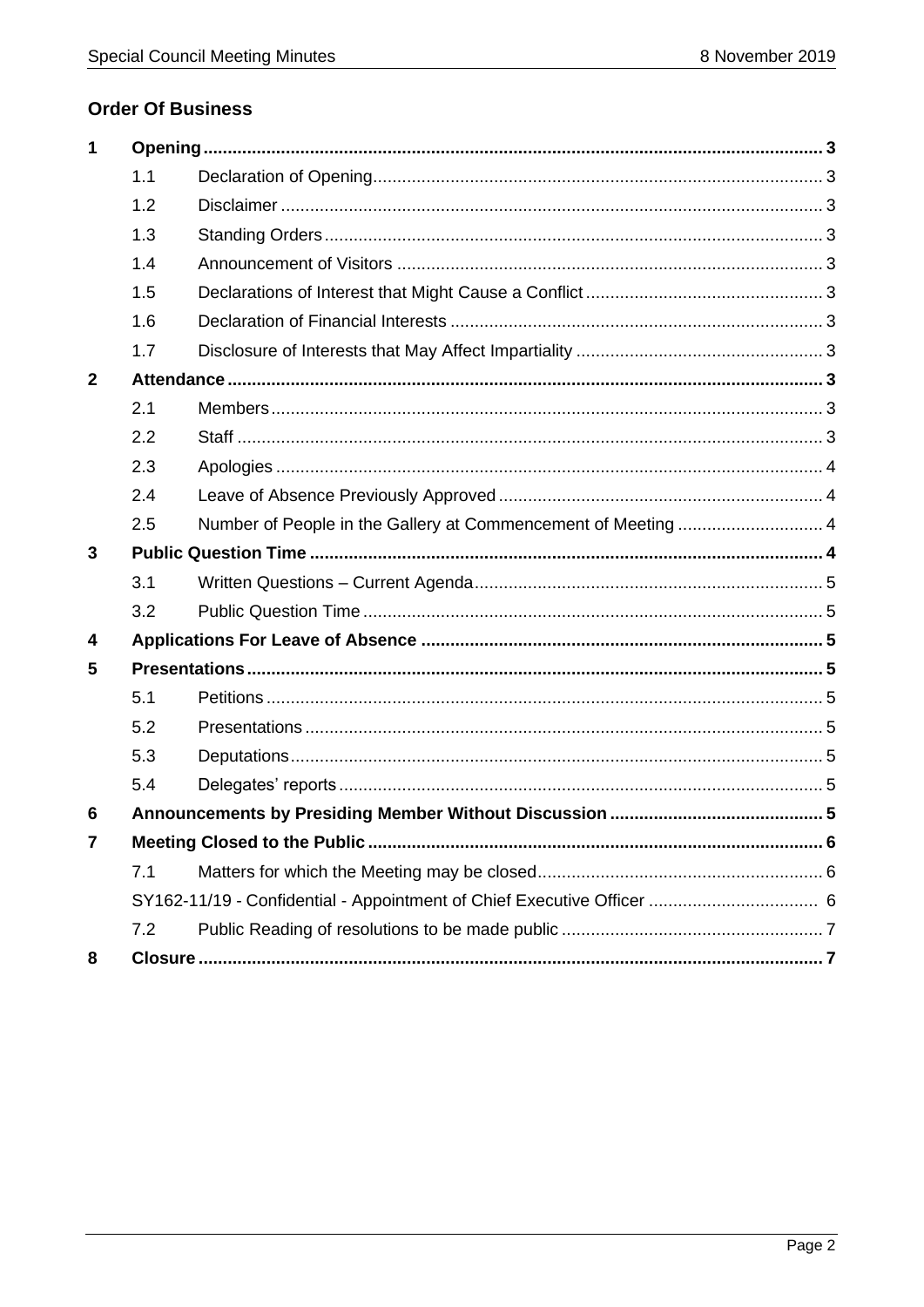#### **MINUTES OF SHIRE OF YORK SPECIAL COUNCIL MEETING HELD AT THE COUNCIL CHAMBERS, YORK TOWN HALL, YORK ON FRIDAY, 8 NOVEMBER 2019 AT 9.00AM**

The York Shire Council acknowledges the traditional owners of the land on which this meeting will be held.

# <span id="page-2-0"></span>**1 OPENING**

<span id="page-2-1"></span>1.1 Declaration of Opening

*Cr Denese Smythe, Shire President, declared the meeting open at 9.00am.*

<span id="page-2-2"></span>1.2 Disclaimer

The Shire President advised the following:

*"I wish to draw attention to the Disclaimer Notice contained within the agenda document and advise members of the public that any decisions made at the meeting today, can be revoked, pursuant to the Local Government Act 1995.*

*Therefore members of the public should not rely on any decisions until formal notification in writing by Council has been received. Any plans or documents in agendas and minutes may be subject to copyright. The express permission of the copyright owner must be obtained before copying any copyright material."*

<span id="page-2-3"></span>1.3 Standing Orders

*Nil*

<span id="page-2-4"></span>1.4 Announcement of Visitors

*Mr Gordon Marwick, Freeman of the Shire*

<span id="page-2-5"></span>1.5 Declarations of Interest that Might Cause a Conflict

*Nil*

<span id="page-2-6"></span>1.6 Declaration of Financial Interests

*Nil*

<span id="page-2-7"></span>1.7 Disclosure of Interests that May Affect Impartiality

*Nil*

#### <span id="page-2-8"></span>**2 ATTENDANCE**

<span id="page-2-9"></span>2.1 Members

*Cr Denese Smythe, Shire President; Cr Ashley Garratt; Cr Pam Heaton; Cr Stephen Muhleisen; Cr Kevin Trent*

<span id="page-2-10"></span>2.2 Staff

*Allen Cooper, Acting Chief Executive Officer*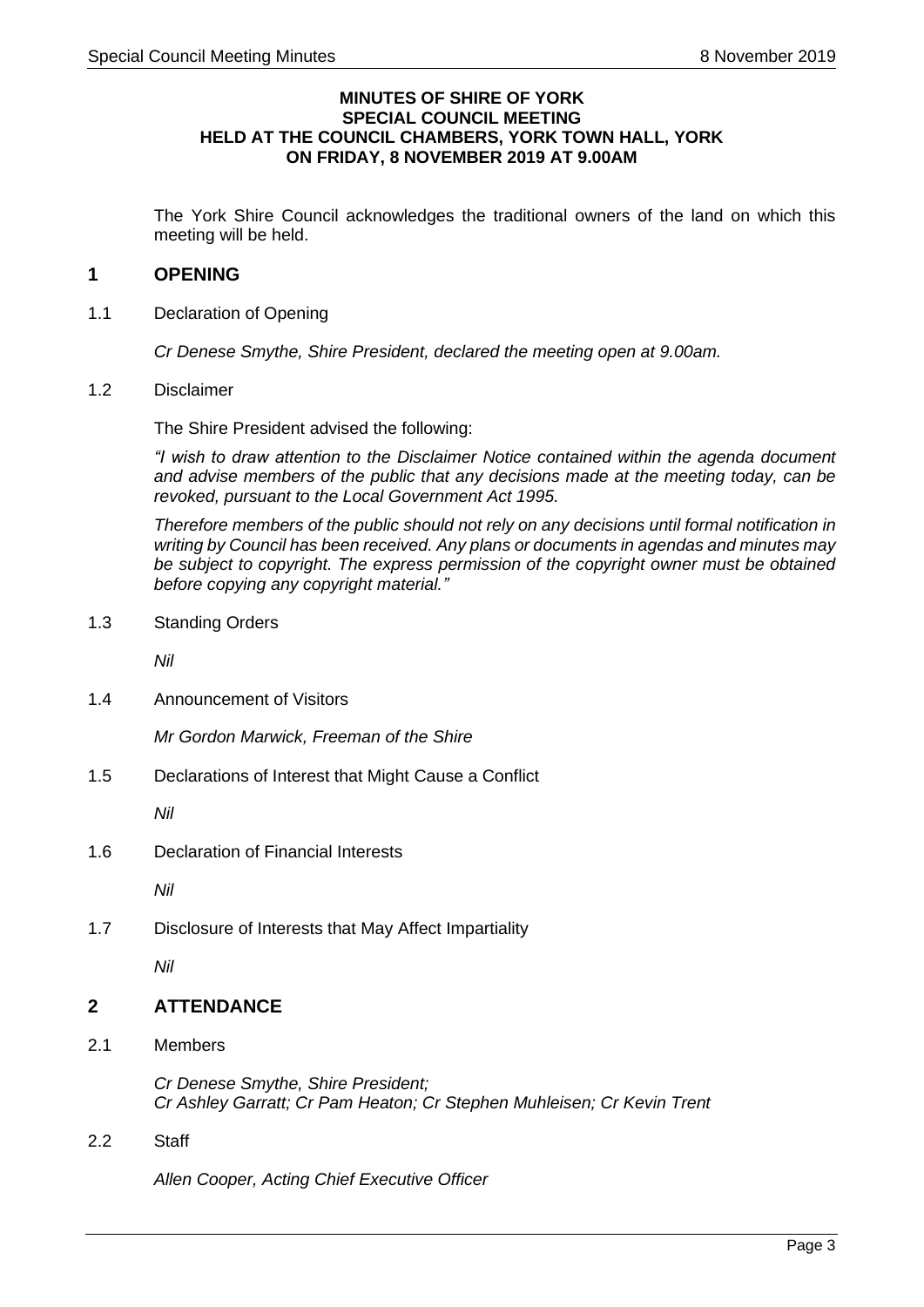#### <span id="page-3-0"></span>2.3 Apologies

*Cr Denis Warnick, Deputy Shire President; Cr David Wallace*

<span id="page-3-1"></span>2.4 Leave of Absence Previously Approved

*Nil*

<span id="page-3-2"></span>2.5 Number of People in the Gallery at Commencement of Meeting

There was one person in the Gallery at the commencement of the meeting.

#### <span id="page-3-3"></span>**3 PUBLIC QUESTION TIME**

Public Question Time is conducted in accordance with the Act and Regulations. In addition to this the Shire's Council Meetings Local Law 2016 states –

#### **6.7 Other procedures for question time for the public**

- (1) A member of the public who wishes to ask a question during question time must identify themselves and register with a Council Officer immediately prior to the meeting.
- (2) A question may be taken on notice by the Council for later response.
- (3) When a question is taken on notice the CEO is to ensure that—
	- (a) a response is given to the member of the public in writing; and
	- (b) a summary of the response is included in the agenda of the next meeting of the Council.
- (4) Where a question relating to a matter in which a relevant person has an interest is directed to the relevant person, the relevant person is to—
	- (a) declare that he or she has an interest in the matter; and
	- (b) allow another person to respond to the question.
- (5) Each member of the public with a question is entitled to ask up to 2 questions before other members of the public will be invited to ask their questions.
- (6) Where a member of the public provides written questions then the Presiding Member may elect for the questions to be responded to as normal business correspondence.
- (7) The Presiding Member may decide that a public question shall not be responded to where—
	- (a) the same or similar question was asked at a previous meeting, a response was provided and the member of the public is directed to the minutes of the meeting at which the response was provided;
	- (b) the member of the public uses public question time to make a statement, provided that the Presiding Member has taken all reasonable steps to assist the member of the public to phrase the statement as a question; or
	- (c) the member of the public asks a question that is offensive or defamatory in nature, provided that the Presiding Member has taken all reasonable steps to assist the member of the public to phrase the question in a manner that is not offensive or defamatory.
- (8) A member of the public shall have 2 minutes to submit a question.
- (9) The Council, by resolution, may agree to extend public question time.
- (10) Where any questions remain unasked at the end of public question time they may be submitted to the CEO who will reply in writing and include the questions and answers in the agenda for the next ordinary Council meeting.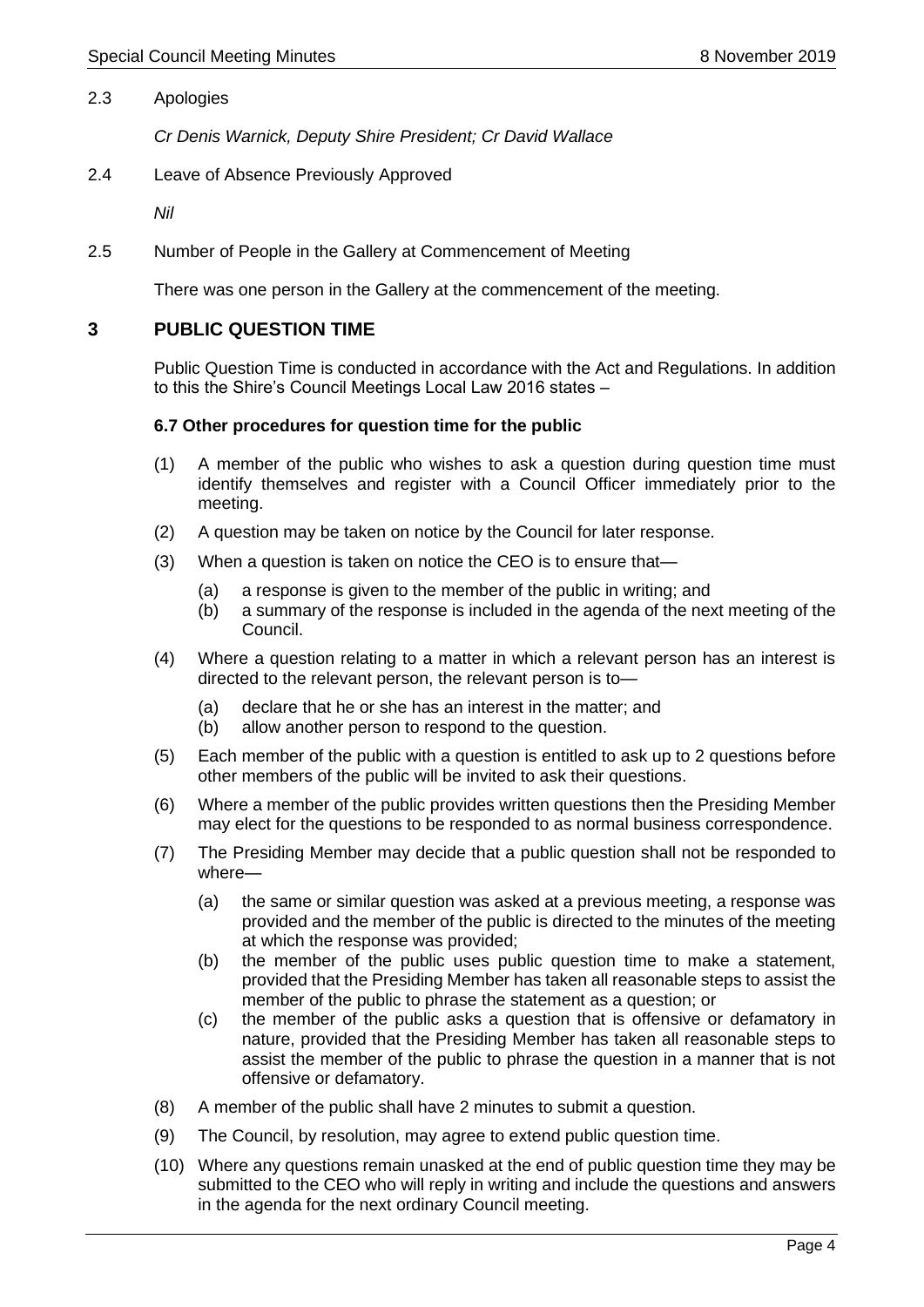(11) Where an answer to a question is given at a meeting, a summary of the question and the answer is to be included in the minutes.

Public Question Time Commenced at 9.03am.

<span id="page-4-0"></span>3.1 Written Questions – Current Agenda

*Nil*

<span id="page-4-1"></span>3.2 Public Question Time

*Nil*

As there were no further questions – Public Question Time concluded at: 9.03am.

#### <span id="page-4-2"></span>**4 APPLICATIONS FOR LEAVE OF ABSENCE**

*Nil*

# <span id="page-4-3"></span>**5 PRESENTATIONS**

<span id="page-4-4"></span>5.1 Petitions

*Nil*

<span id="page-4-5"></span>5.2 Presentations

*Nil*

<span id="page-4-6"></span>5.3 Deputations

*Nil*

<span id="page-4-7"></span>5.4 Delegates' reports

*Nil*

# <span id="page-4-8"></span>**6 ANNOUNCEMENTS BY PRESIDING MEMBER WITHOUT DISCUSSION**

Nil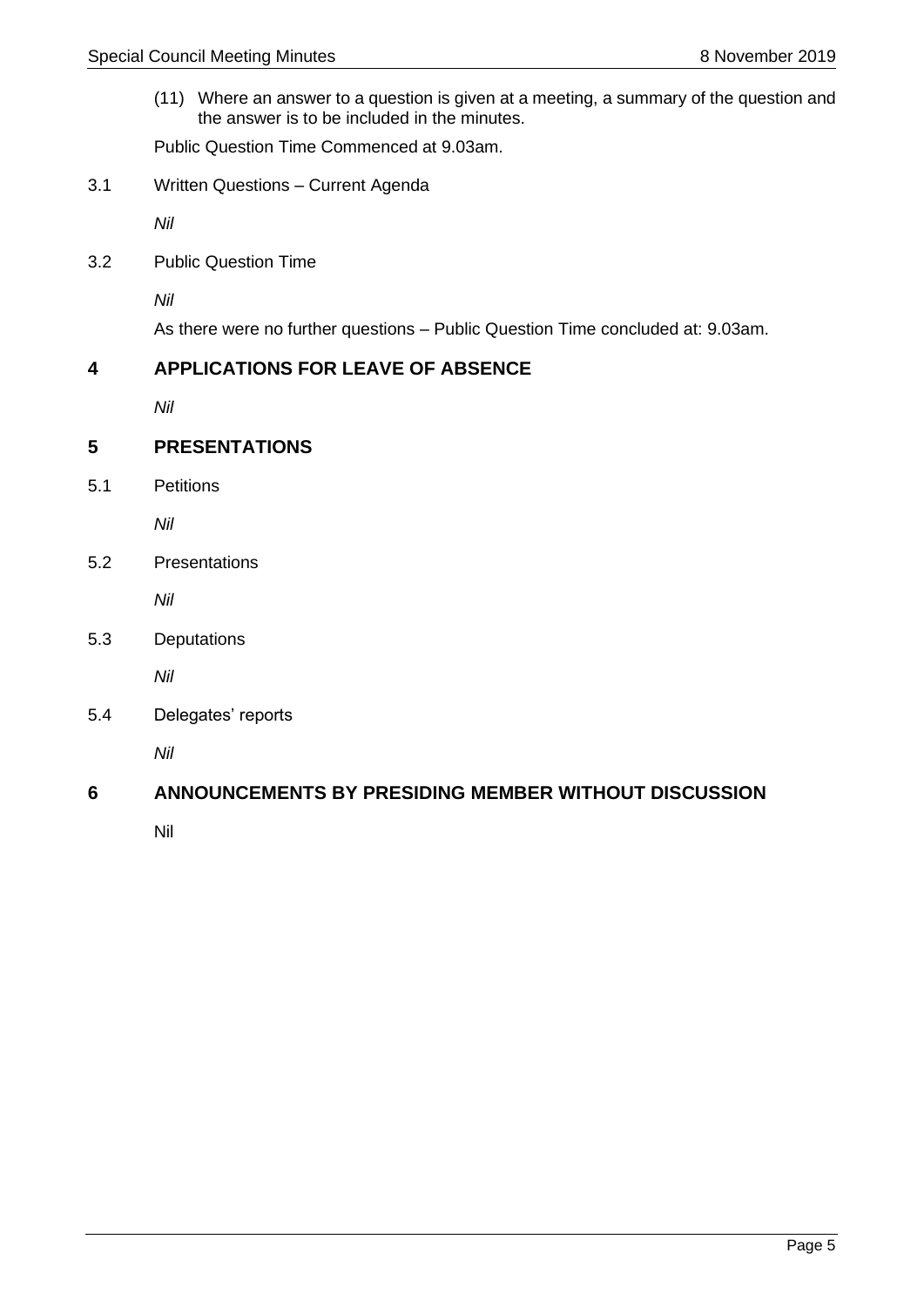# <span id="page-5-0"></span>**7 MEETING CLOSED TO THE PUBLIC**

<span id="page-5-1"></span>7.1 Matters for which the Meeting may be closed

#### **RESOLUTION 011119**

**Moved: Cr Kevin Trent Seconded: Cr Ashley Garratt**

**That Council considers the confidential report(s) listed below in a meeting closed to the public in accordance with Section 5.23(2) of the Local Government Act 1995:**

**SY162-11/19 - Confidential - Appointment of Chief Executive Officer**

**This matter is considered to be confidential under Section 5.23(2) - b and e(ii) of the Local Government Act, and the Council is satisfied that discussion of this matter in an open meeting would, on balance, be contrary to the public interest as it deals with the personal affairs of any person and a matter that if disclosed, would reveal information that has a commercial value to a person, where the information is held by, or is about, a person other than the local government.** 

*CARRIED: 5/0*

The Gallery left the meeting at 9.05am and the doors were closed.

#### **SY162-11/19 - CONFIDENTIAL - APPOINTMENT OF CHIEF EXECUTIVE OFFICER**

#### **MOTION**

**RESOLUTION 021119 Moved: Cr Kevin Trent Seconded: Cr Pam Heaton That Council adopt the recommendation contained in the confidential report.** *CARRIED BY ABSOLUTE MAJORITY: 5/0*